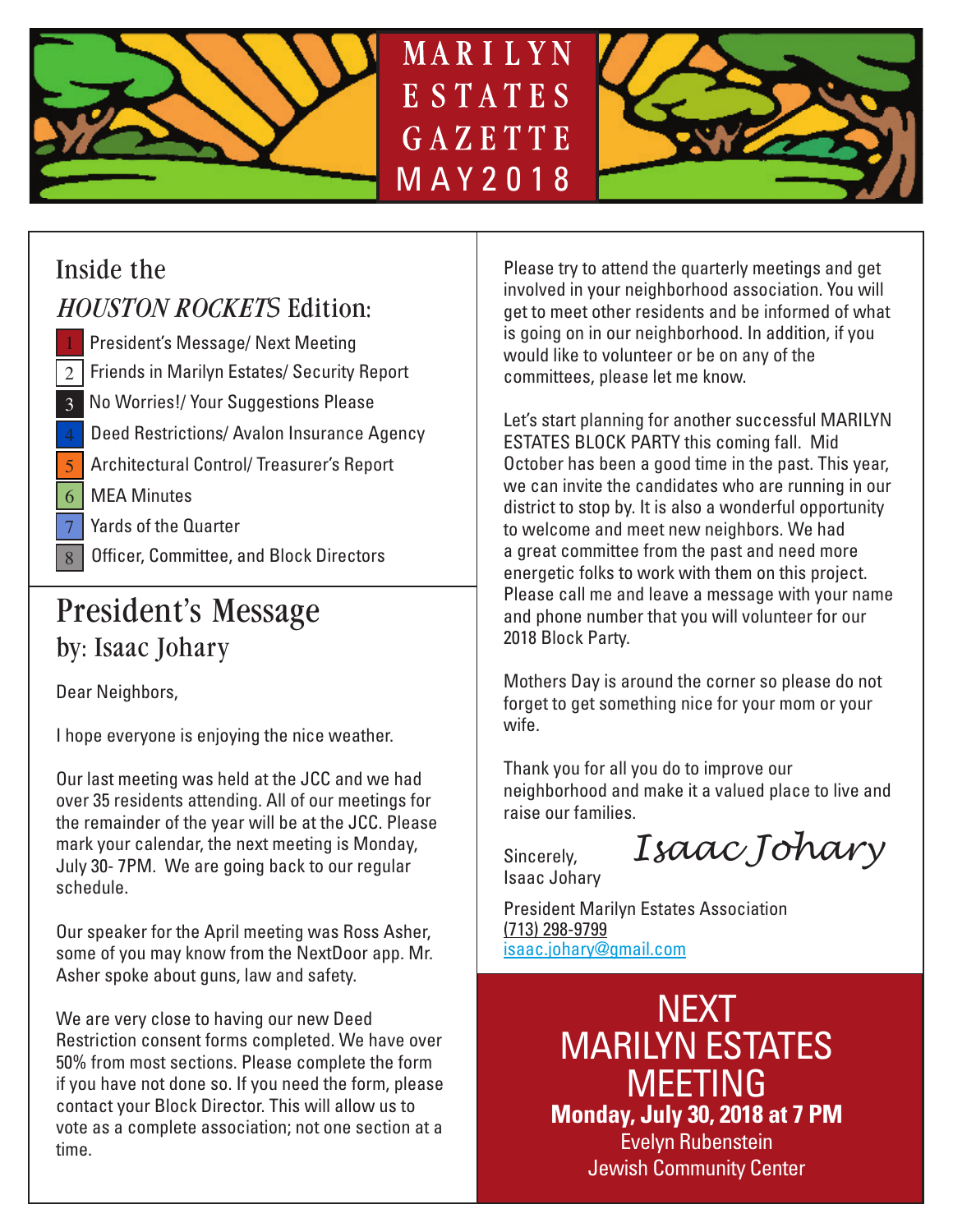### Dear Friends in Marilyn Estates,

On April 4th, my colleagues and I on the Houston City Council authorized contracts with Arkitektura Development Inc. for the elevation of nine homes that were accepted for Federal Emergency Management Agency (FEMA) grants following the 2015 Memorial Day Flood. Of the nine homes, seven are located in District C: five in Meyerland and two in Marilyn Estates. These homes are part of 30 total that have been approved for elevation through this program thus far. Of those:

- 22 homes are currently under construction, which takes approximately six months.
- 4 of the home elevations are complete
- 6 of the homes' contracts are still being processed.

While I am pleased that these homes are finally moving forward, I am deeply disappointed in the implementation of this program thus far. It is unconscionable that these homeowners have had to wait three years to see real progress. I am calling on all involved entities to do what they can to streamline the process for all the homes still on the list for elevation.

The City of Houston has submitted applications every year since 2015, and FEMA has announced that 39 homes have been approved from the 2016 Application. The bidding process is underway to select contractors.

Sincerely,

Ellen R. Cohen City of Houston Mayor Pro Tem Council Member, District C



# Security Report

With many homeowners in Marilyn Estates still having to vacate and rebuild their homes due to Harvey, we encourage them to notify Pct. 5 and have special watch on their home. We also need to continue watching for any suspicious people and vehicles in our area and calling Constable Precinct 5 dispatch at 281-463-6666 and providing the location and description as soon as possible. Law enforcement recommends installing cameras to record activity to be used as evidence and leading to arrest and conviction, in addition to having a home alarm system.

You can also call Constable Precinct 5 dispatch to request vacation watch and a deputy will stop by to get your information.

Be sure to program Constable Precinct 5 dispatch phone number 281-463-6666 into your cell phone and notify your alarm company to have this number entered into their system, preferably as first responder.

Thanks for all of your help and awareness in fighting crime and making progress on the flood recovery for our neighborhood.

With warmest regards,

Maury Sklar

Security Director, Marilyn Estates Association (713) 248-2257 cell masklar@swbell.net



*Our Houston Rockets are on a roll!*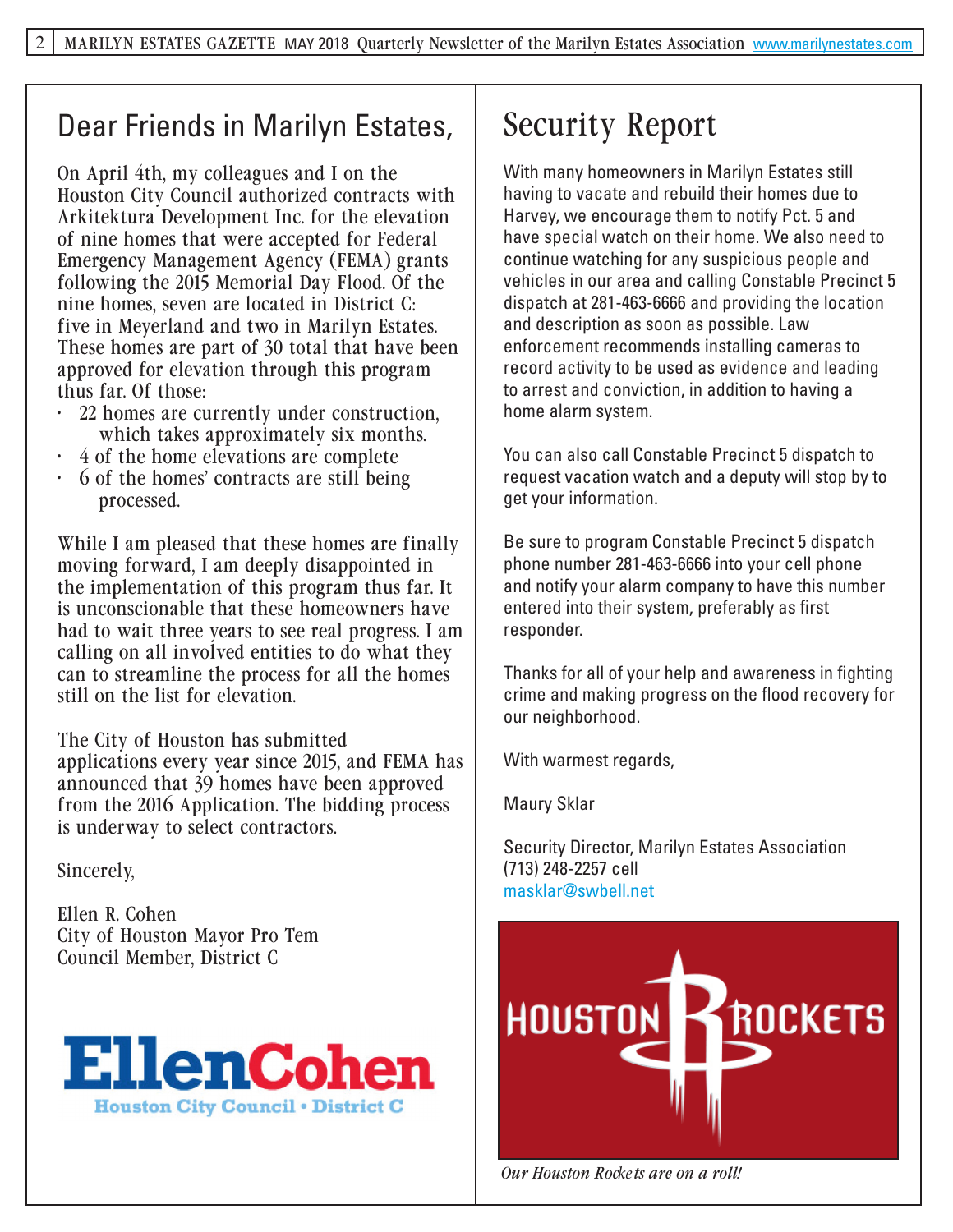### No Worries!

Sunday, April 22, 11 AM, two men were spotted walking on the streets and lawns of Kit and Paisley looking like they were surveying the neighborhood. When approached and asked what was the nature of their presence, the curt reply was, "We are working." We tried to engage them in friendly conversation, to no avail. No official shirt with a logo nor vehicle was in sight. They continued walking on our neighbor's lawns.

Concerned, we called our constable. In less than 5 min. two constable vehicles blocked them on Kit Cul-d-Sac, their papers and truck were checked out. They were indeed bonafide and continued to conclude their assignment.

Thanks to our constables, Maria Ramirez and her colleague, we felt safe. When something looks suspicious, do not hesitate to contact our constables, 281-463-6666.



*Our constables keeping us safe!*





*Go Rockets!*

## Your Suggestions, Please.

We would appreciate your help to make quarterly meetings interesting and an opportunity for us to learn something unique. We are looking for speakers who have diverse expertise who would appeal to our neighbors. Kindly contact your friends, business associates, people involved in volunteering for nonprofits and making a difference in our city. From their presentations we can all come away with new information.

> Kindly contact Issac Johary at isaac.johary@gmail.com with your suggestions. We are open to your ideas.

*Rockets primary logo in 1972.*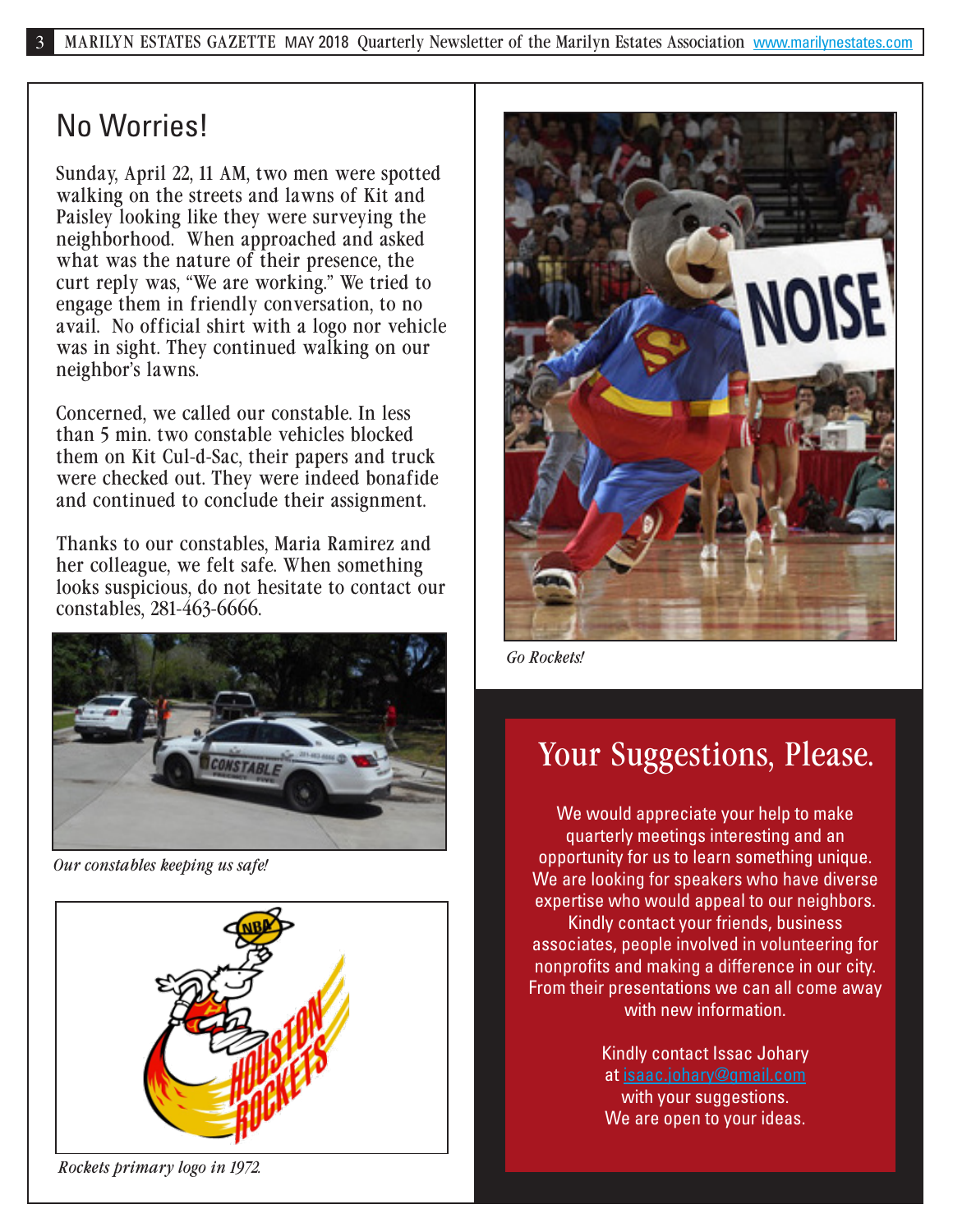### Deed Restrictions Committee

The Deed Restriction Enforcement Committee has recently become active again with the inclusion of six Marilyn Estates volunteers. Our responsibility is to enforce HOA Deed Restrictions and notify homeowners of any possible violations. We will take into consideration individual circumstances including the recent severe flooding and the resulting devastation for many of our neighbors.

Our initial goal is to do so in a low-key friendly manner preferably in person, by phone or email and to avoid more formal methods such as certified correspondence and legal counsel. We hope to avoid the necessity of hiring management company to monitor our neighborhood.

So far this year we have identified thirty-four homes with deed restriction issues - some relatively minor, others more significant. We have resolved eight of these matters and continue to address all others at various levels of severity depending upon the nature and length of time of specific violations.

All homeowners should have a copy of the Deed Restrictions. They are accessible through our

Marilyn Estates webpage at www.marilynestates. com. Some specific topics of particular interest in our Deed Restrictions are: Architectural Control, Sight Distance At Intersections, Sidewalks, Fences, Garages, Storage Containers, Vacant and Neglected Property (includes overgrown yards),Vehicles, Trailers/RVs & Garbage

This is our approach at present. We will continue to do our very best to enforce and preserve our Deed Restrictions to protect all of us as proud residents of Marilyn Estates. Should our efforts not be successful or become overly burdensome, we all will be faced with the possible hiring of a management company.

Should you have questions, concerns or suggestions please let us know. We'd love to hear from you. Members of the Deed Restrictions Committee include Linda Miner, Sam Musachia, Marla Cotten, Isaac Johary, Linda Maraldo, and Jim Taylor.



### **9660 Hillcroft Suite 240 - Houston TX 77096 Debbie Gehring**

**(O) 713-283-5202 (F) 866-929-5850** 

#### *Debbie@Avaloninsuranceagency.com*

As an independent insurance agent we can offer the right coverages with the personal touch you would expect from your neighborhood insurance agent. Call us for a free quote or visit our website *www.Avaloninsuranceagency.com* 

#### **Resident of Marilyn Estates for 40 years**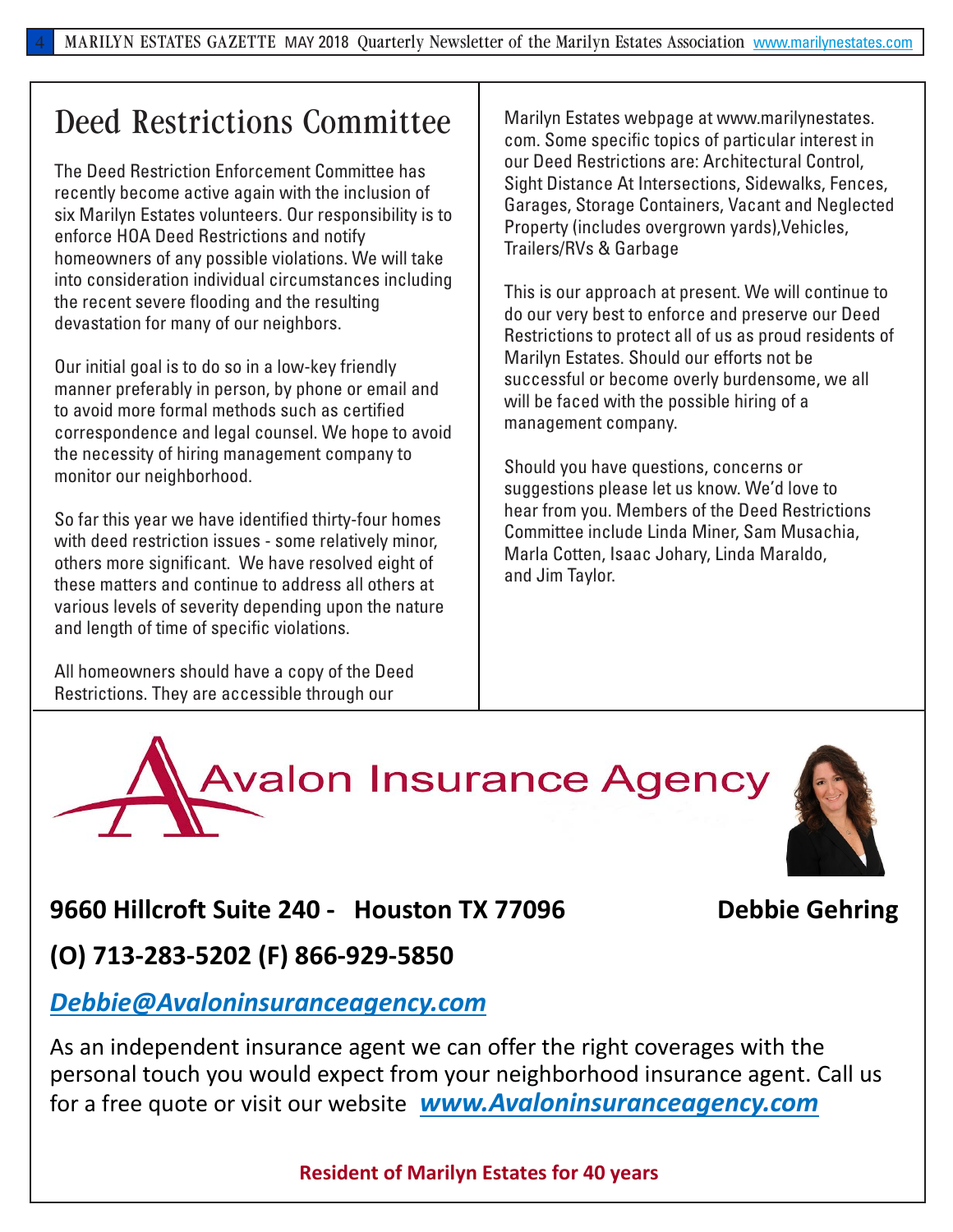### Architectural Control Committee

Lots of Changes In Our Neighborhood Considering all the remodeling and construction in Marilyn Estates because of Hurricane Harvey and for any other reason, the Architectural Control Committee would like to bring to your attention the following portion of our Deed Restrictions.

"Marilyn Estates Association DEED RESTRICTION REQUIREMENTS Section 3. ARCHITECTURAL CONTROL

3.1 No buildings, structures or other improvements, including but not limited to garages, outbuildings, temporary structures, driveways, sidewalks, roofs, roof replacements, pools, spas, fences, antennas, flagpoles, shall be commenced, constructed, erected, placed or maintained in the Subdivision, nor shall any exterior addition to or alteration thereto be made, unless and until the drawings, and specifications, together with a site plan showing the location of all improvements (both existing improvements, if any, and the improvements covered by the drawings and specifications) with reference to property lines, building lines and easements have been submitted to and approved in writing by the Architectural Control Committee, hereinafter referred to as the Committee. Any modification of an existing structure, construction of a new structure, or change affecting the appearance of a Lot or the improvements thereto shall be presumed to require prior approval by the Architectural Control Committee."

This should be understood to also include house and trim paint colors, new windows, roofs, carports, gutters, doors, driveway gates, shutters, security bars or gates & window AC units & garage repurposing.

Even if the work is to replace what is currently there with exactly the same thing, you still need to get written approval from the Architectural Control Committee.All of this will help keep "the look" here in our neighborhood, and help maintain our investments.

Thank you in advance for your cooperation.

Architectural Control Committee

### Treasurer's Report

by Robert Gehring

**Marilyn Estates Association**  Q1 - Financial Summary 2018

|                                                       | 2017               |                      | 2018                 |
|-------------------------------------------------------|--------------------|----------------------|----------------------|
| <b>INCOME</b>                                         | <b>1st Quarter</b> |                      | <b>1st Quarter</b>   |
| <b>Security- Current Year</b>                         | \$82,560           | \$88,605             |                      |
| Security - Previous Years \$350                       |                    | \$1,041              |                      |
| <b>Dues - Current Year</b>                            | \$24,010           | \$25,753             |                      |
| <b>Dues - Previous Years</b>                          | \$172              |                      | \$304                |
| Late Fees Assessed                                    | \$75               |                      | \$125                |
| <b>Fees - Refinance</b>                               | \$150              |                      | \$100                |
| <b>Fees- Resale Certificate</b>                       | \$150              |                      | \$150                |
| <b>Fees - Transfer</b>                                | \$400              |                      | \$1,000              |
| Advertising                                           | \$330              |                      | \$225                |
| Interest Income                                       | \$42               |                      | \$22                 |
| <b>Other</b>                                          | \$25               |                      | \$36                 |
| <b>TOTAL INCOME</b>                                   | \$108,263          |                      | \$117,361            |
| <b>EXPENSES</b>                                       |                    |                      |                      |
| Security                                              | \$26,278           |                      | \$26,690             |
| Lawn Service (Contractual)                            | \$2,732            |                      | \$2,814              |
| Insurance                                             | \$4,557            |                      | \$4,562              |
| <b>Legal Fees</b>                                     | \$0                |                      | \$0                  |
| Admin                                                 | \$177              |                      | \$133                |
| Landscaping & Irrigation                              | \$2,030            |                      | \$0                  |
| Newsletter                                            | \$49               |                      | \$18                 |
| <b>Tax Preparation</b>                                | \$0                |                      | \$450                |
| Website                                               | \$0                |                      | \$0                  |
| <b>Consulting Fee</b>                                 | \$0                |                      | \$0                  |
| <b>Socials</b>                                        | \$0                |                      | \$0                  |
| <b>Bank Charges</b>                                   | \$17               |                      | \$92                 |
| <b>Mosquito Spraying</b>                              | \$0                |                      | \$0                  |
| <b>Other</b>                                          | \$0                |                      | \$0                  |
| <b>TOTAL EXPENSES</b>                                 | \$35,840           |                      | \$34,777             |
| <b>NET INCOME</b>                                     | \$72,423           |                      | \$82,584             |
| <b>BALANCE SHEET</b>                                  |                    |                      |                      |
| B of A CD 12 mo.\$51K .02% 02/16/2019                 |                    |                      |                      |
| Chase CD 13 mo.\$40K .25% 01/15/2018                  |                    | \$51,988<br>\$40,544 | \$52,119<br>\$40,717 |
| Chase CD 18 mo.\$43K .25% 10/15/2017                  |                    | \$43,684             | \$43,896             |
| Chase Operating Acct as of 03/31/2017 \$124,214       |                    |                      | \$125,937            |
| Chase Savings Acct as of 03/31/2017                   |                    | \$39,025             | \$39,023             |
| <b>TOTAL ASSETS</b>                                   |                    | \$299,456            | \$301,697            |
| <b>Account Recievable:</b>                            |                    |                      |                      |
| .56 homeowners still owe for 2018 dues                |                    |                      |                      |
| • 7 homeowners have past due balances more than 1 yr. |                    |                      |                      |
| $\cdot$ total outstanding balance = \$28,405.03       |                    |                      |                      |
|                                                       |                    |                      |                      |
| <b>Home Sales:</b>                                    |                    |                      |                      |
| · 10 homes sold in Q1 2018 vs. 4 homes in Q1 2017     |                    |                      |                      |

• 17 total home sales in 2017 vs. 22 sold in 2016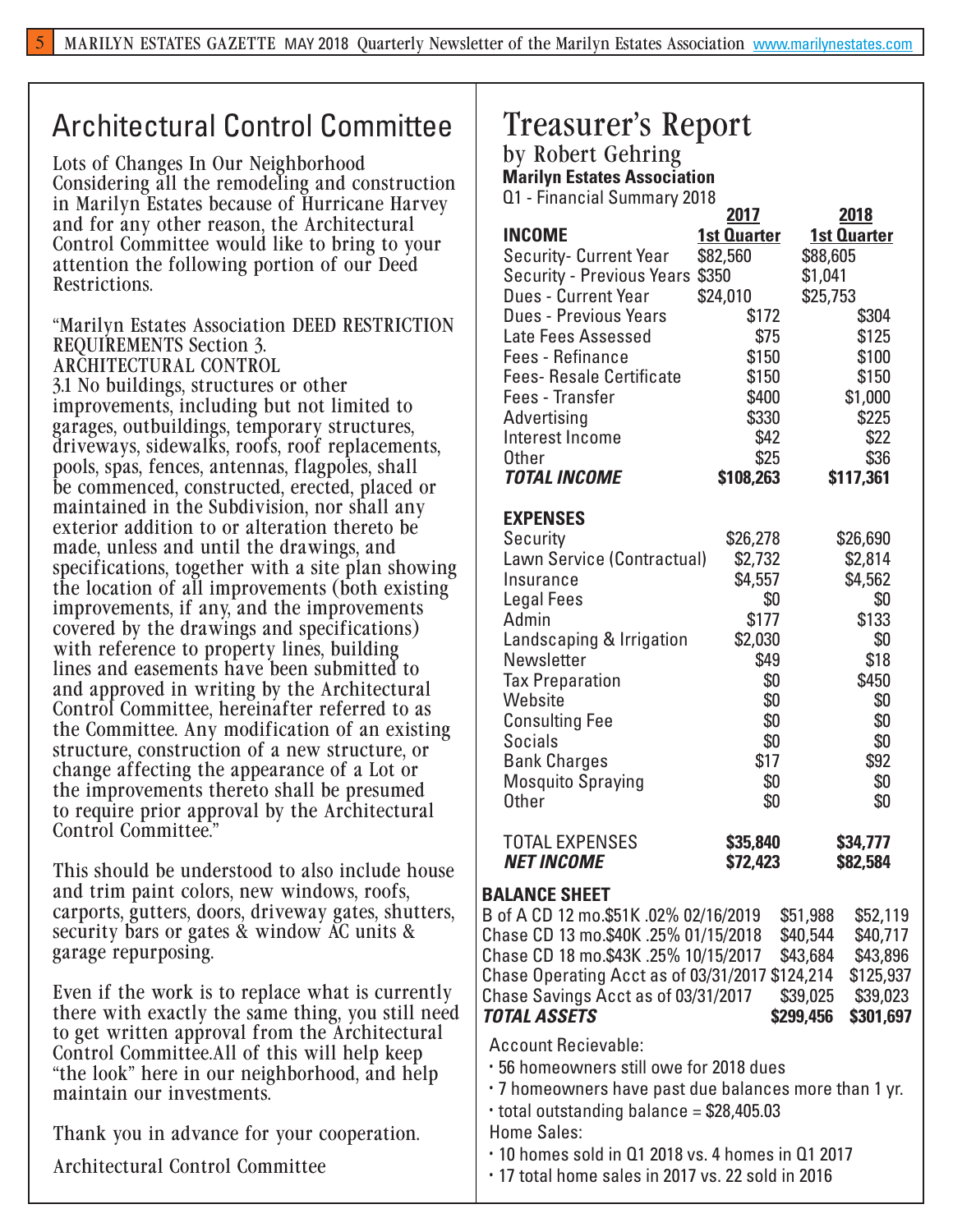# Marilyn Estates Association Minutes: Quarterly Meeting

#### Monday, April 16, 2018

Jewish Community Center

President Isaac Johary began the meeting at 7:08 p.m. by welcoming all in attendance.

#### Marilyn Estates Gazette

Marge Mayer told everyone that we need ads for the Gazette. We were unable to secure Methodist Hospital, however we have a new advertiser, Debbie Gehring with Avalon Insurance.

#### Treasurer

Robert Gehring reported that he is in the process of collecting dues. He compared 1st quarter last year to 1st quarter this year. Expenses are a little lower this year and more dues have been paid this year versus this time last year. Home sales seem to be going up with 10 sales.

#### Security

Maury Sklar reported that all has been quiet recently. If you see anything suspicious or need vacation watch call our constables at 281-463-6666.

President Johary welcomed the guest speaker, Ross Asher, an attorney and the owner, founder and chief instructor of Pistolero Handgun Training. He spoke on the basics of firearms including laws, licensing, and the right to carry.

Architectural Control Committee Michael Strickland informed us that if residents see changes being made to the exterior of a house that may not be approved in Marilyn Estates, contact the committee prior to any changes.

#### Welcoming Committee

Susan Gubitz just moved back in and has not contacted any new residents. She will get back into welcoming new residents this quarter.

### Maintenance and Beautification

Linda Miner told us about a couple of phone calls she has received regarding the trees and shrubs at the Rutherglen and Chimney Rock bridge. She will contact the landscaping company to have them shave the plants so that vision is not impaired while crossing the bridge. The agave plants have been trimmed and the trees on S. Braeswood have not had a mass trimming and cleaning of the moss.

### Deed Restriction Committee

There are six residents that are in the newly formed committee. To date there are over 30 issues and 10 have been resolved. There was much discussion on the efficeincy of notifying residents who are in violation of the deed restrictions.

The meeting was adjourned at 8:40 p.m.

Respectfully submitted, Debra Suhl



*Rockets' primary logo from 1996-2003.*

## Recycling & Heavy Trash

Recycling continues to be every other Tuesday, in accordance with the dates February 20, March 6, March 20, April 3, April 17, May 1, etc. Heavy trash (tree waste and junk) has been suspended until further notice.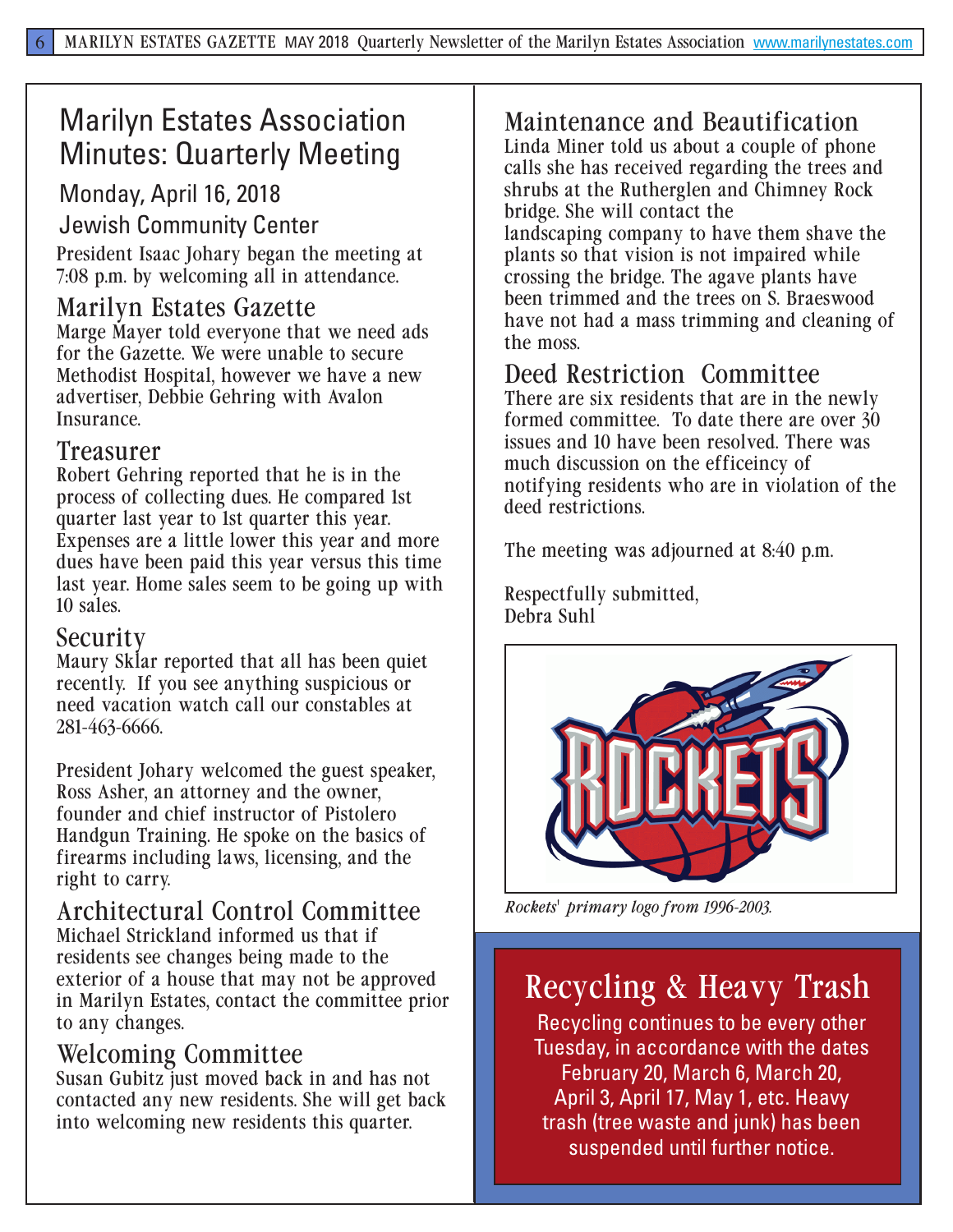# Yards of the Quarter The criterion considered for YOTQ will be:

If it looks like there are more Yards of the Quarter homes acknowledged, you are correct. In recent months when there has been so much to do, the committee felt our neighbors who have worked so hard to maintain the appearance of the out side as well as the interior deserve special attention.

9710 Burdine 9707 Checkerboard 9714 Checkerboard 9718 Checkerboard 9722 Checkerboard 9711 Braesmont 9714 Braesmont 9723 Braesmont 5411 Paisley 5423 Paisley 5427 Paisley 5435 Paisley 9707 Oasis 5427 Queensloch 5430 Queensloch 5434 Queensloch 5531 Queensloch 5535 Queensloch 5542 Queensloch 5418 Rutherglenn 5419 Rutherglenn 5447 Rutherglenn 5502 Rutherglenn 5510 Rutherglenn 5511 Rutherglenn 5522 Rutherglenn 5523 Rutherglenn 5526 Rutherglenn

9706 Chimney Rock 5414 Lymbar 5435 Lymbar 5451 Lymbar 5522 Lymbar 5519 Cheena 5435 Cheena 5547 Wigton 5527 Yarwell 5530 Dumfries 5410 Dumfries 5411 Dumfries 5426 Dumfries 5435 Dumfries 5438 Dumfries 5446 Valkeith 5435 Valkeith 5406 Valkeith 5402 Valkeith 5403 Valkeith 5438 Yarwell 5431 Yarwell 5430 Yarwell 5402 Yarwell 5419 Yarwell 5418 Wigton 5426 Wigton 5442 Wigton

Kudos also to the homeowners on the address 5502, 5506, 5511, 5515, 5519, 5523, 5531, 5531, 5535, 5539, 5543 of Valkeith who kept yards maintained, flowers blooming while rehabbing from Harvey.

- Overall appearance of the front of your home.
- Excellent maintenance of total front yard i.e. grass mowed and edged.
- Bushes and trees trimmed
- Ornaments or decorations tastefully displayed.
- Except for pick up day, no garbage, recycle container or yard bags at curbside.
- Innovation and creativity will be taken into consideration.
- To qualify for YOTQ, homes must have their address clearly visible from the street (this is a city ordinance). Our grass is lush and colorful flowers make our yards attractive. Please continue to maintain your yards. It makes our neighborhood attractive.



*April showers bring May flowers to Marilyn Estates*



*Rockets' primary logo from 1973-1995.*